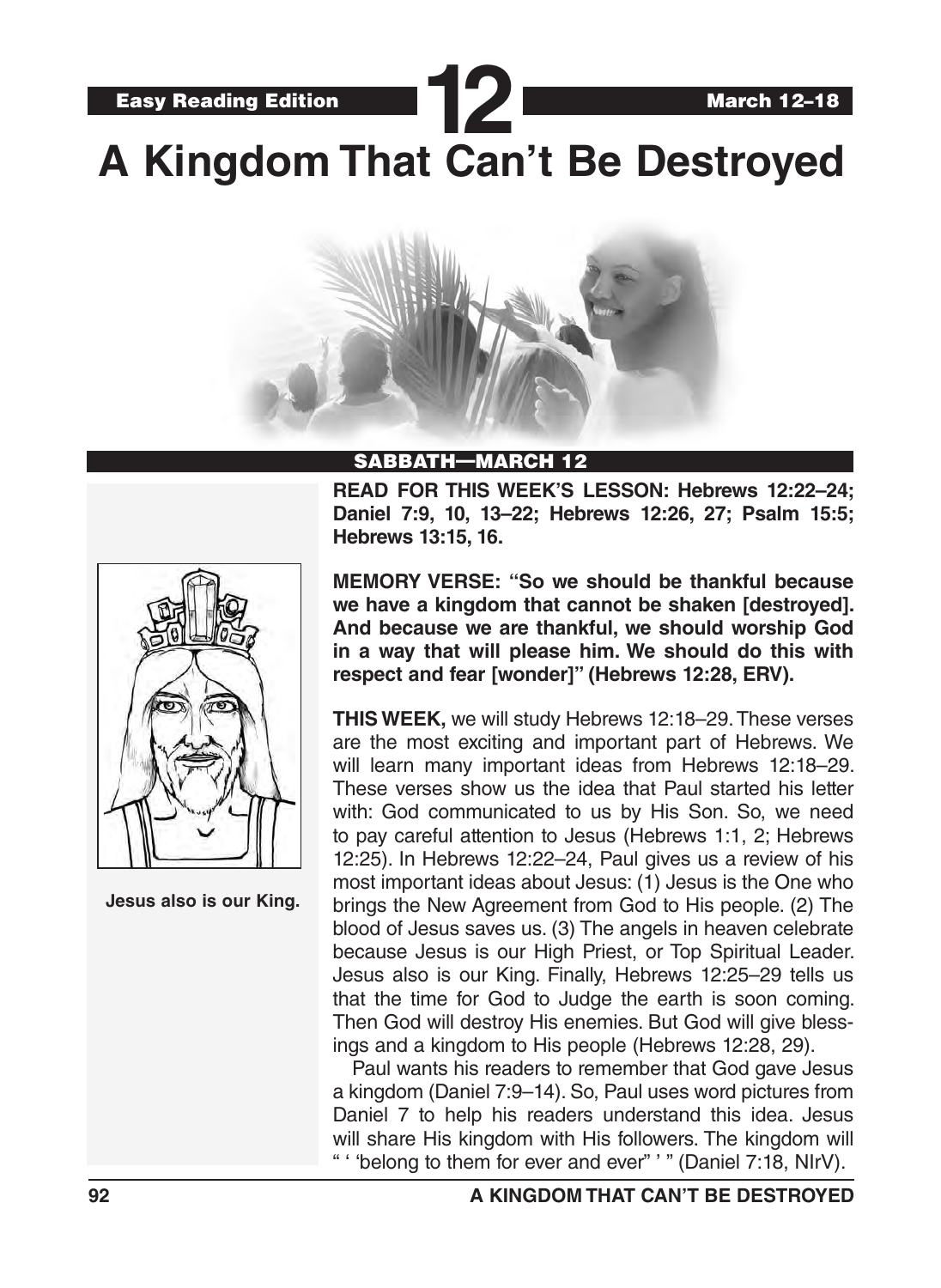## SUNDAY—MARCH 13 Lesson 12

### **YOU HAVE COME TO THE HILL NAMED ZION (Hebrews 12:22–24)**

#### **What does Paul tell us in Hebrews 12:22–24?**

Paul says we come to the Hill of Zion. Thousands and thousands of angels are there. We come to Zion to celebrate with the angels. "But you have come to Mount [the very high hill named] Zion. You have come to the city of the living God. This is the heavenly [in heaven] Jerusalem. You have come to a joyful gathering [group] of angels. There are thousands and thousands of them" (Hebrews 12:22, NIrV). We come by faith in Jesus, who goes to God for us. At this celebration in heaven, we join God, Jesus, and the angels. There are so many angels! We can't count them all. Jesus is the reason for the celebration. Paul says we "have come to the meeting of God's firstborn children" (Hebrews 12:23, ERV). The first son born in a Jewish family had the most important place in the family and got special blessings. In the eyes of God, all of His children are the same as the first son who is born.

We are the "firstborn" because we share the blessings that God gives Jesus, His Firstborn Son (Hebrews 1:6). So, we do not come to Zion as guests. We come as citizens (compare with Philippians 3:20). As citizens, our names are written in the books of heaven (Exodus 32:32; Psalm 56:8; Daniel 12:1; Malachi 3:16; Luke 10:20; Revelation 13:8; Revelation 17:8). Paul also says that we will be perfect and holy. "The spirits of all those [people who are] right with God are there. They have been made perfect" (Hebrews 12:23, NLV). God is "the Father of spirits" (Hebrews 12:9, NIrV). "Spirits" is a word picture for humans.

The reason for the celebration is because God made Jesus our Priest, or Spiritual Leader, and King. We also celebrate the New Agreement that Jesus brings us from God. In Hebrews, Zion, God's city, is the place where all these things happen. The quotes from three psalms, or songs, in Hebrews 1:5–14 show us that Jesus becomes our King on Zion (read Psalm 2:6, 7; Psalm 110:1, 2; Psalm 102:21–27). Zion also is the place where God makes Jesus our "priest forever" (Hebrews 5:6, ERV). This quote comes from Psalm 110:4. Finally, Paul shows us that when Jesus becomes our High Priest, He starts the New Agreement (Hebrews 7:11–22). So, Hebrews 12:22–24 shows us the celebration that happens after Jesus goes back to heaven.



**We come to the Hill of Zion. Thousands and thousands of angels are there.**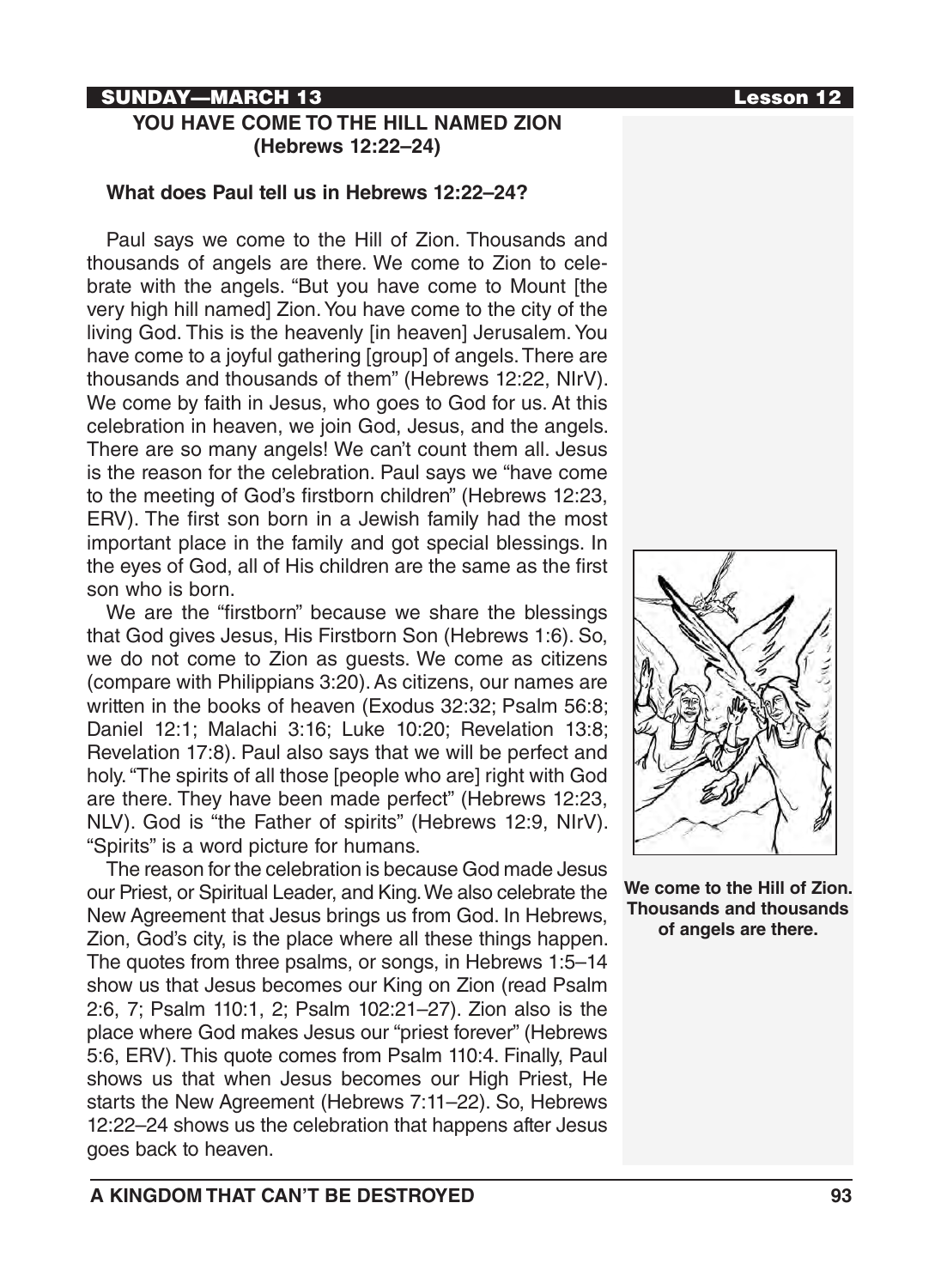#### Lesson 12 MONDAY—MARCH 14

### **GOD, THE JUDGE OF ALL PEOPLE (Hebrews 12:23)**



**In a dream, Daniel saw the court in heaven (Daniel 7).**

**Read about the celebration in Hebrews 12:23. If these verses really show us a celebration, why is God the Judge there? How can a judge be part of a celebration or a reason for it? (Read also Daniel 7:9, 10, 13–22 for the answer.)** 

As we saw yesterday, Hebrews 12:22–24 shows us a celebration. The work God does as Judge in the future is part of this celebration. In His work as Judge, God examines the books in heaven. Then God makes His final decision: God gives His people the kingdom (Hebrews 12:28).

So, Hebrews shows us the work God does as Judge before the Second Coming. Daniel also saw this work. In a dream, Daniel saw the court in heaven (Daniel 7). Then " 'the One Who has lived forever took His seat' " as Judge (Daniel 7:9, NLV). God sits on a throne made from fire. Thousands of angels serve God (Daniel 7:10). Books are opened (Daniel 7:10). Then God decides in favor of His "holy people, and they received [got] the kingdom" (Daniel 7:22, ERV).

In Hebrews 12:22–29, we see "God, the judge of all people" (Hebrews 12:23, ERV). He is on the high hill named Zion. Another name for this place in heaven is New Jerusalem. Around God are "thousands and thousands of" angels (Hebrews 12:22, NIrV). God uses books in His work as Judge. The names of His people are written in these books (Hebrews 12:23). This information shows us that God will decide in favor of His people.

Jesus has an important part in this work in the court in heaven (Hebrews 12:24). He is the One who brings the people of God to Zion. The New Agreement allows Jesus to bring His people (Hebrews 12:22–24) to heaven. There, God will give His people the gift He promised them. God will give His people the kingdom (Hebrews 12:27).

So, Hebrews 12:23 shows us that the work that God does as our Judge really is good news. God will decide in favor of His people. God will show that His people are innocent of every wrong thing that Satan accuses them of doing. This decision will show that Satan loses, and God wins. Satan, the dragon, is the evil power that controls the awful kingdoms in Daniel 7. These animals are word pictures for kingdoms that hurt the people of God in the past. Revelation 13 shows us how Satan again will use the leaders on this earth to hurt the people of God in the end times.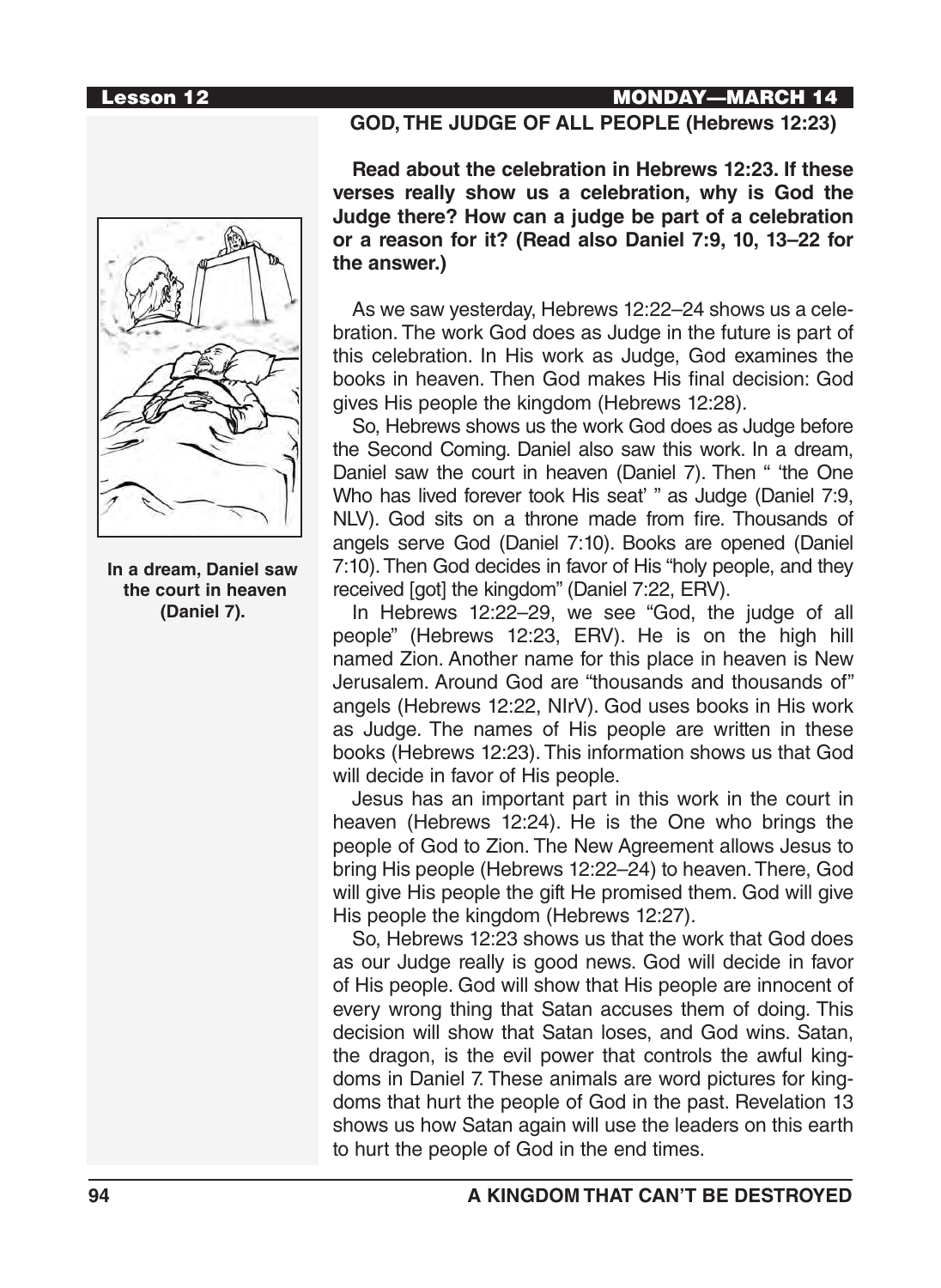# TUESDAY—MARCH 15 Lesson 12

# **THE DAY GOD SHAKES THE EARTH AND SKY (Hebrews 12:26, 27)**

Paul warns his readers to pay attention to what God says. They need to be careful to obey God because He is about to do something big. God warns, " 'Only once [one time] more I will shake the earth and the sky also' " (Hebrews 12:26, WE). Paul warns us to obey because God has not finished giving us the things that He promised us. Yes, Jesus is our High Priest, or Top Spiritual Leader, and King in heaven. But we can choose to turn away from Him and be lost. So, we need to obey Him. We also need to pay attention because something important is about to happen.

# **Compare Haggai 2:6–9, 20–22; Psalm 96:9, 10; Psalm 99:1; and Hebrews 12:26, 27. Why does God shake the earth and sky? What does this word picture show us?**

In the Old Testament, the shaking of the earth was a word picture for God who is coming. God shows up to save His people. When Deborah and Barak fight against Sisera, God fights from heaven for them (Judges 5:20). The power of God is shown by a mighty earthquake. This earthquake shakes the earth and the mountains when God comes to help His people (Judges 5:4, 5). We see this same word picture many times in the Old Testament when God shows up to free His people from their enemies (Psalm 68:7, 8; Psalm 60:2; Psalm 77:17, 18). So, a shaking shows us that the time comes for God to judge and show His control over the people on the earth. The prophets, or holy messengers, also show that God will shake the earth when He comes to punish evil people (Isaiah 13:13; Isaiah 24:18–23).

In Hebrews, the "shaking" of earth and sky also show the time when God will destroy His enemies. God made this promise to Jesus when Jesus sat on His throne. God said to Jesus: " 'Sit at my right side until I put your enemies under your power [control]' " (Hebrews 1:13, ERV). Yes, Jesus beat Satan, the enemy (Hebrews 2:14–16), when He sat on His throne (Hebrews 1:5–14). But the devil and the ones who hate Jesus must be destroyed in the future (Hebrews 10:11–14; 1 Corinthians 15:23–25).

God will destroy these enemies forever when He shakes the earth and sky. So, the shaking shows us that God will destroy the humans on this earth who hurt the people of God. God also will destroy the ones who control these leaders: Satan and his angels.



**The power of God is shown by a mighty earthquake.**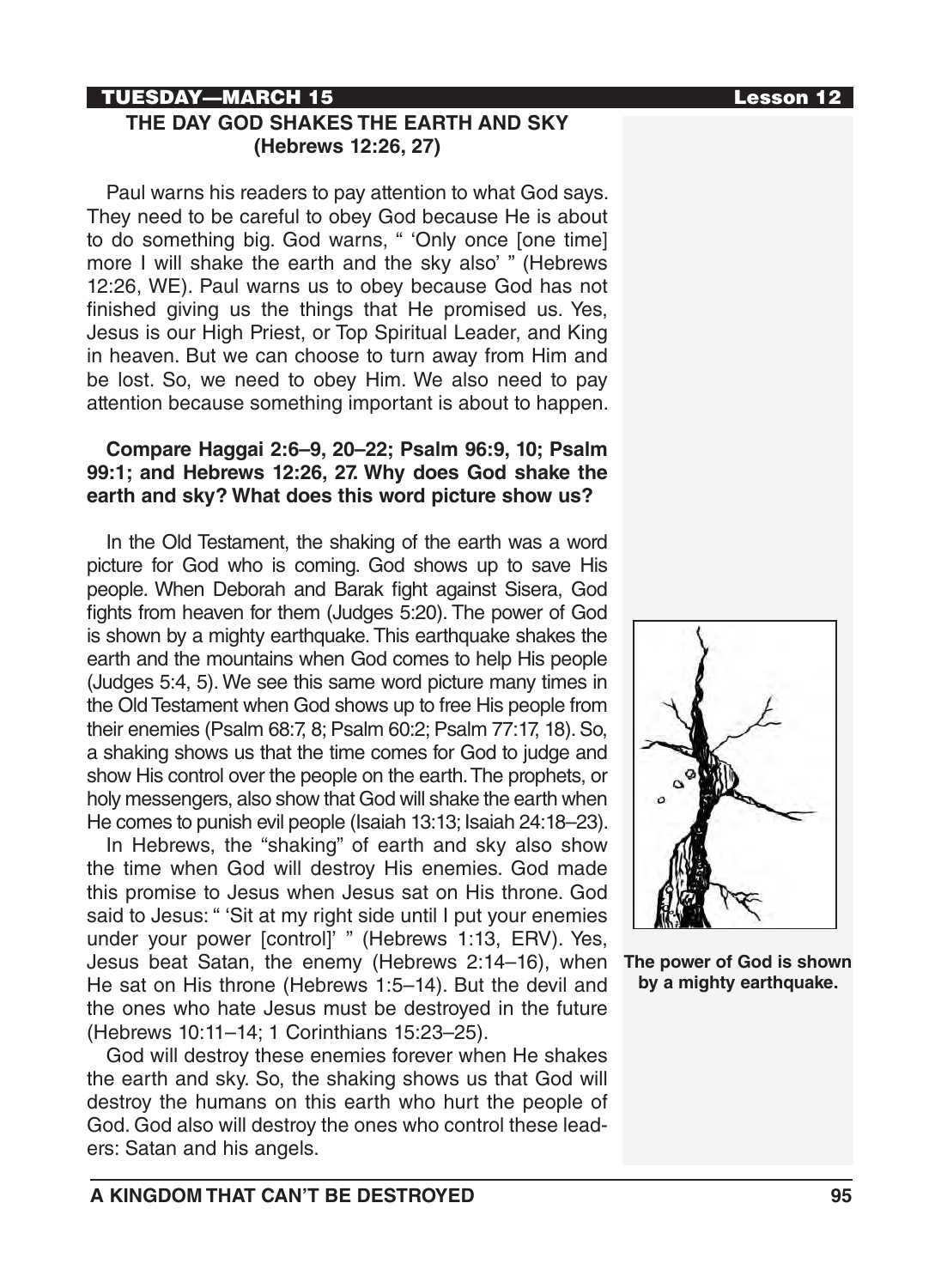

**The people of God will not be destroyed (1 Thessalonians 4:13–17; Philemon 3:20).**

# Lesson 12 WEDNESDAY—MARCH 16 **A KINGDOM THAT CAN'T BE DESTROYED (Psalm 15:5)**

As we saw, God announces that He will "shake" the earth and sky. This word picture shows us that God will destroy His enemies. But some things will not be destroyed.

### **Compare Psalm 15:5; Psalm 16:8; Psalm 21:7; Psalm 62:2; Psalm 112:6; and Hebrews 12:27. What things will stand strong and not be destroyed?**

Today, Hebrews 12:27 confuses many readers of modern Bibles. These modern Bibles say that God will "shake" the earth and the sky. So, many people think that the earth and sky will be gone forever. But the Bible shows us that God will make new skies and a new earth (Isaiah 65:17; Revelation 21:1–4). So, the "shaking" really shows us that God will make the earth clean and new again. God will not completely remove or destroy the earth.

What else will not be "shaken" or destroyed? The people of God will not be destroyed (1 Thessalonians 4:13–17; Philippians 3:20). The people of God will not be destroyed because they trust in God. The God who made them keeps them alive when they see Him at the Second Coming.

Do you see how in Hebrews the things that stand forever are connected with Jesus? Paul shows us this connection when he says, " 'Lord, you made the world in the beginning. The sky was made by your hands. These things will come to an end, but you will live on. They will all wear out like [the same as] clothes. You will fold up the world and the sky as if they were a blanket. They will not stay as they are now. But you will always be as you are now. The years of your life will never end' " (Hebrews 1:10–12, WE). Hebrews also says, "Jesus lives forever. He will never stop serving as a priest [spiritual leader]" (Hebrews 7:3, 24). The ones that Jesus saves have better things in heaven that will always "continue forever," too (Hebrews 10:34, ERV). When God does His work as Judge, His people will not be shaken or destroyed (Psalm 46:5). They will live forever because Jesus lives in them.

Paul also says, "we have a kingdom that cannot be shaken" (Hebrews 12:28, ERV). Daniel talks about this kingdom (Daniel 7:18). This kingdom "will continue forever" (Daniel 2:44, ERV). This kingdom belongs to the Son. But Jesus, the Son, will share His kingdom with us.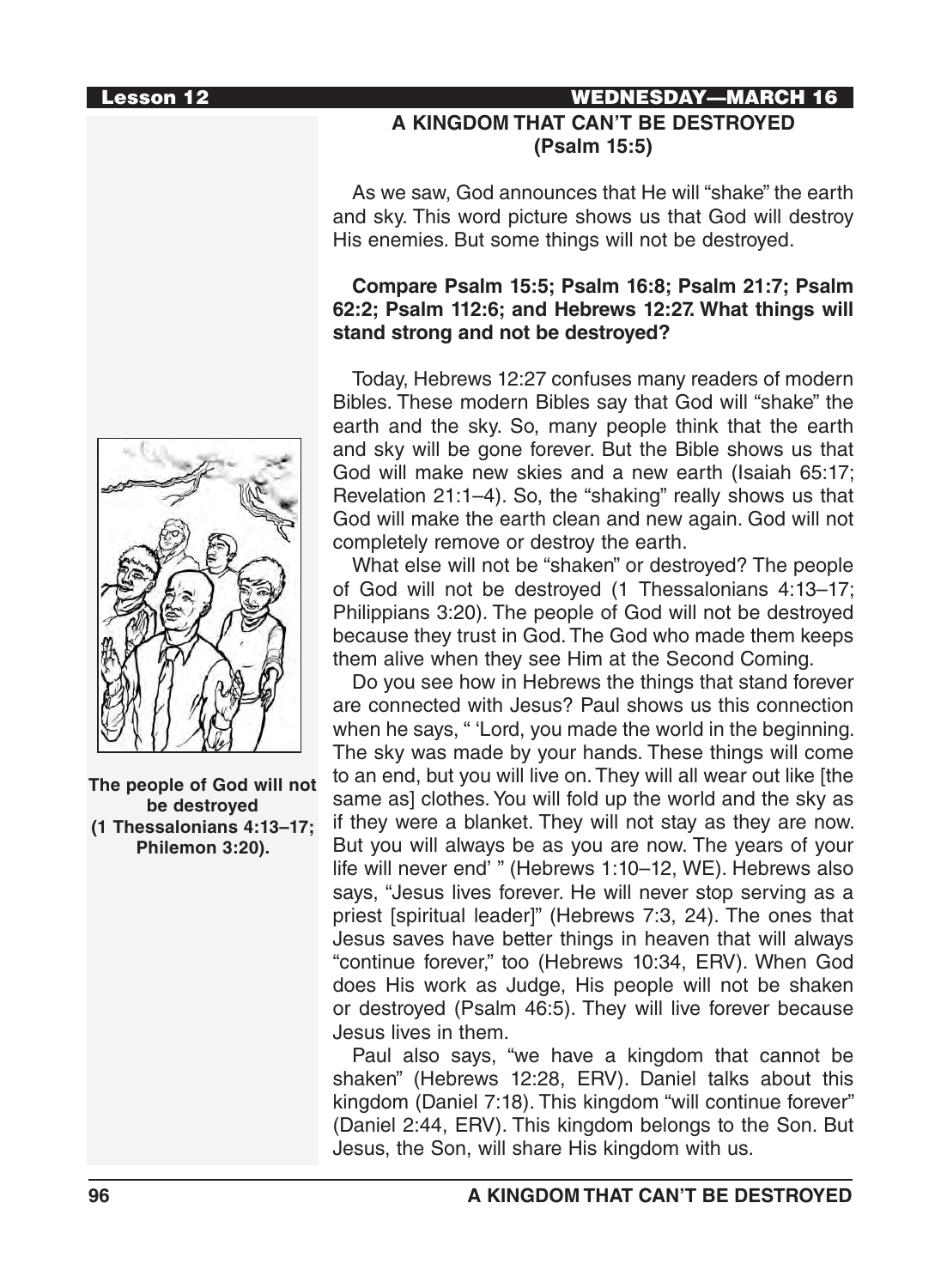# **THURSDAY—MARCH 17 Lesson 12**

## **LET US GIVE THANKS ALL THE TIME TO GOD (Hebrews 13:15, 16)**

How should we thank God for all His wonderful gifts? The answer is: we should worship God in a way that pleases Him.

### **Compare Hebrews 12:28 and Hebrews 13:15, 16. How do we worship God in a way that pleases Him?**

The Israelites offered animal gifts to God to show Him they were thankful or sorry. These animals were only word pictures. They showed the feelings in the hearts of the givers. God did not really like animal offerings. God wanted His people to be kind, holy, and to give Him thanks. God was pleased by these gifts. These gifts showed worship.

In the same way, Paul invites us to worship God by offering Him praise and thanks. When we are sorry for sin and are kind to other people, God is happy. God loves these gifts! Sure, we can't offer our gifts to God in person. But God in heaven accepts our gifts. That is why Paul encourages us through his whole letter to think about Jesus (Hebrews 3:1; Hebrews 4:14; Hebrews 10:23). Then we will continue to do good things for other people (Hebrews 6:10–12; Hebrews 13:1, 2, 16).

Now we understand more fully what Paul means when he invites his readers to "worship God in a way that will please him" (Hebrews 12:28, ERV). The invitation also shows Christians that they are now a holy group of priests, or spiritual leaders. God chose Israel in the past to be a kingdom of priests. God wanted Israel to announce the Good News that Jesus saves people from sin (Exodus 19:4–6; 1 Peter 2:9, 10; Revelation 1:6; Revelation 5:10). But Israel did not obey God. Then Jesus came. Jesus "did the things God wanted Him to do" (Hebrews 10:10, ERV). Because of that, we are made holy by the offering Jesus made for us (Hebrews 10:10, ERV; read also Hebrews 10:11–14, 19–23). God now gives us the plan He gave Israel. As part of this plan, God asks us to share what we have and to do good.

Hebrews 13:1–6 also shows us the good we should do. We must love people as if they were our family. Jesus showed this love to us (Hebrews 2:11, 12). We must be kind and helpful. We must visit prisoners and the suffering (Hebrews 13:3). We must turn from sex sins. We must not be greedy.

**Praise is an important part of worship. Why are good works and sharing an important part of our worship, too?**



**We should worship God in a way that pleases Him.**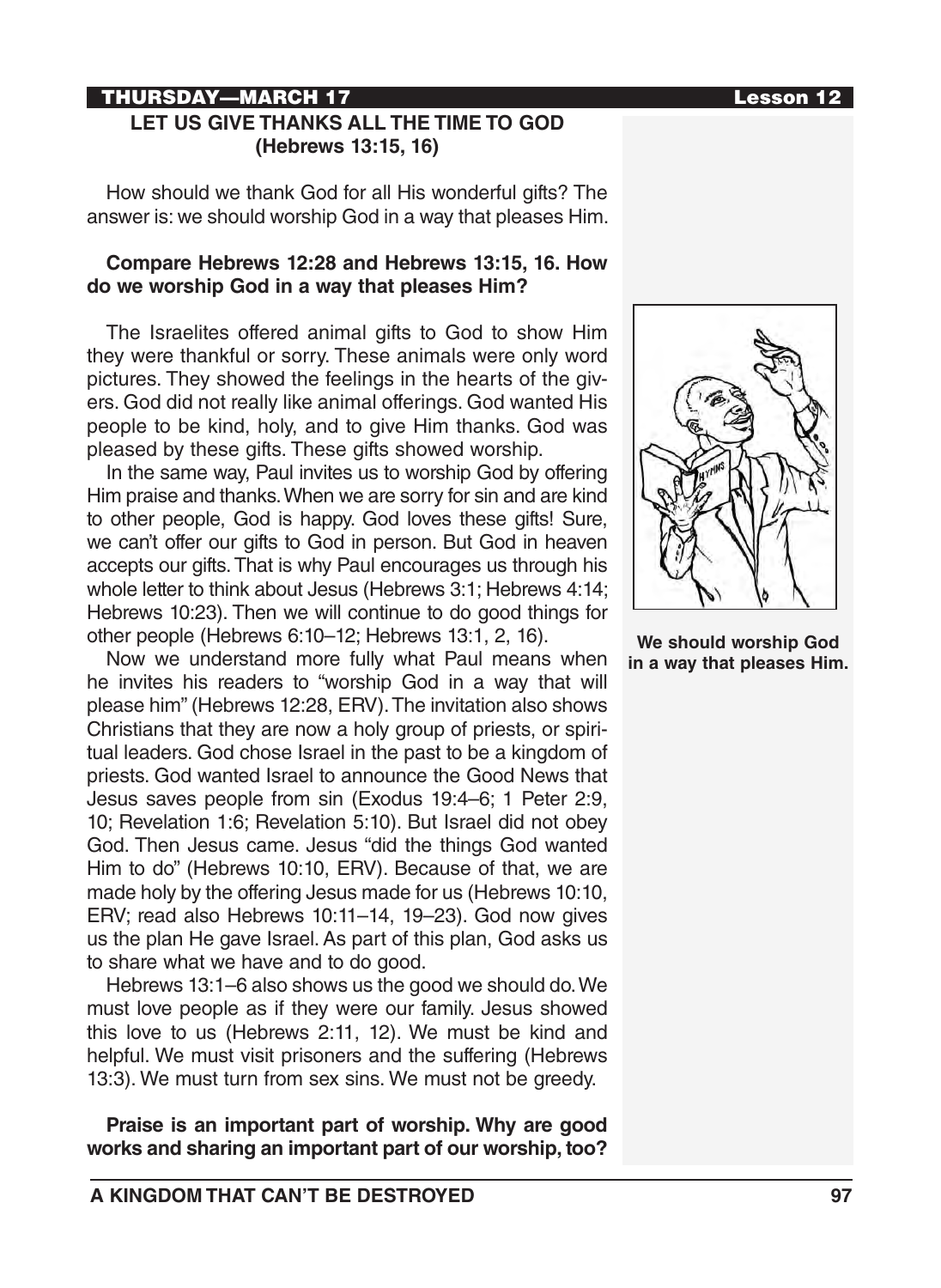# **Lesson 12 Existence 18 FRIDAY—MARCH 18**



**"John says: 'Then I saw some thrones and people sitting on them. These [people] were the ones who had been given the power to judge' Revelation 20:4, [ERV]."**

**ADDITIONAL THOUGHT:** "After the Second Coming, God's people will live in heaven for 1,000 years. During this time, God and His people will judge the evil dead who continue to sleep in their graves. Paul tells us about this time: 'Do not be quick to say who is right or wrong. Wait until the Lord comes. He will bring into the light the things that are hidden in men's hearts. He will show why men have done these things. Every man will receive [get] from God the thanks [reward] he should have.' 1 Corinthians 4:5, [NLV]. Daniel also talks about this time: 'Judgment [the work of judging] was given to the saints [holy people] of the Most High [God].' Daniel 7:22, [KJV]. At this time, the holy people of God will serve God as kings and priests [spiritual leaders]. John says: 'Then I saw some thrones and people sitting on them. These [people] were the ones who had been given the power to judge.' Revelation 20:4, [ERV]. 'They will be priests for God and for Christ. They will rule with him for 1000 years.' Revelation 20:6, [ERV]. At this time, Paul shows us, 'God's people will judge the world [the evil dead people].' 1 Corinthians 6:2, [ERV]. Together with Jesus, God's people will judge all the evil people who ever lived. The people of God will compare the things the evil ones did with the Bible. Then the people of God will make a final decision. . . .

"Jesus and His people also judge Satan and his evil angels. Paul says: 'Do you not know that we shall judge angels?' 1 Corinthians 6:3, [WE]. Jude announces: 'Remember the angels also. Some of them did not keep the high [important] place [work] they had. But they left their home. God has them tied in chains forever, and He is keeping them in a very dark place. He will keep them there until that big day when they will be judged.' Jude 1:6, [WE]."—Ellen G. White, *The Great Controversy*, pages 660, 661, adapted.

# **DISCUSSION QUESTIONS:**

**1** The people of God will judge the evil dead (1 Corinthians 6:3; Jude 1:6). What does this Bible truth tell us about God and how honest He is with us? How will this work show us that God is fair and kind to the ones who refused His mercy?

2 Read Exodus 32:32; Psalm 56:8; Psalm 69:28; Psalm 139:16; Isaiah 4:3; Daniel 12:1; Malachi 3:16; Luke 10:20; Revelation 13:8; and Revelation 17:8. These verses talk about the books of God in heaven. What is written in these books? Why is it important that God keeps a record of our tears (Psalm 56:8)? God knows everything, right? So, why does He need to keep books or records?